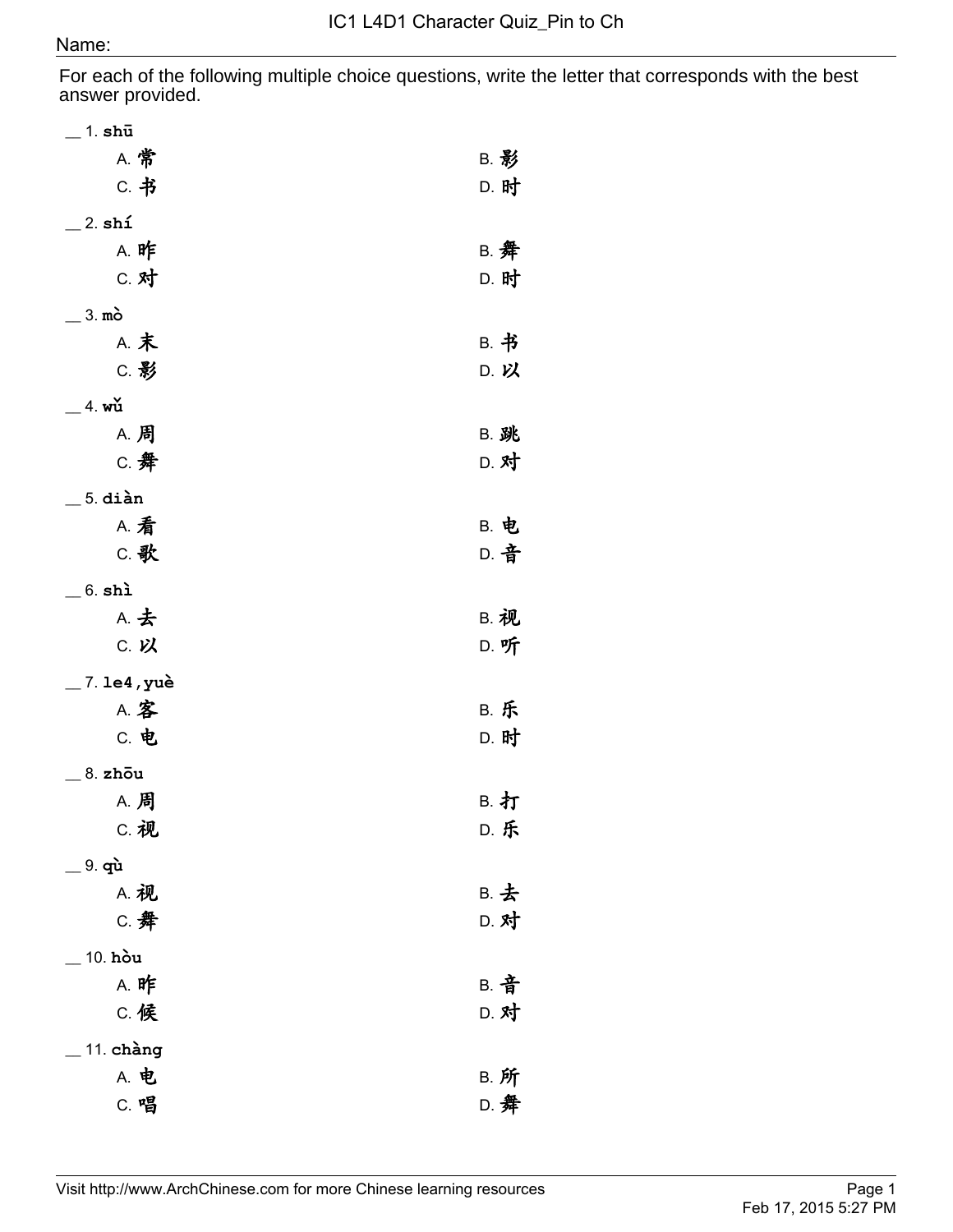| $\_$ 12. gē                 |             |
|-----------------------------|-------------|
| <b>A. 球</b>                 | <b>B. 歌</b> |
| C. 电                        | D. 对        |
| $\_$ 13. da3 , dá           |             |
| <b>A. 周</b>                 | <b>B. 所</b> |
| C. 以                        | D. 打        |
| __ 14. kè                   |             |
| A. 客                        | B. 去        |
| C. 以                        | D. 舞        |
| $\_$ 15. tīng               |             |
| <b>A. 候</b>                 | <b>B. 常</b> |
| C. 球                        | D. 听        |
| _ 16. <b>kan4 , kān</b>     |             |
| <b>A. 看</b>                 | <b>B. 候</b> |
| C. 打                        | D. 影        |
| $\_$ 17. zuó                |             |
| <b>A. 常</b>                 | B. 以        |
| C. 舞                        | <b>D. 昨</b> |
| $=$ 18. yı̆                 |             |
| <b>A. 周</b>                 | B. 以        |
| C. 球                        | D. 所        |
| $\_$ 19. duì                |             |
| A. 打                        | <b>B. 电</b> |
| C. 视                        | D. 对        |
| <sub>-</sub> 20. <b>qiú</b> |             |
| <b>A. 球</b>                 | B. 唱        |
| C. 跳                        | D. 听        |
| $=$ 21. yīn                 |             |
| A. 候                        | <b>B. 音</b> |
| C. 唱                        | D. 歌        |
| $22. t$ iào                 |             |
| A. 以                        | <b>B. 跳</b> |
| <b>C. 听</b>                 | D. 对        |